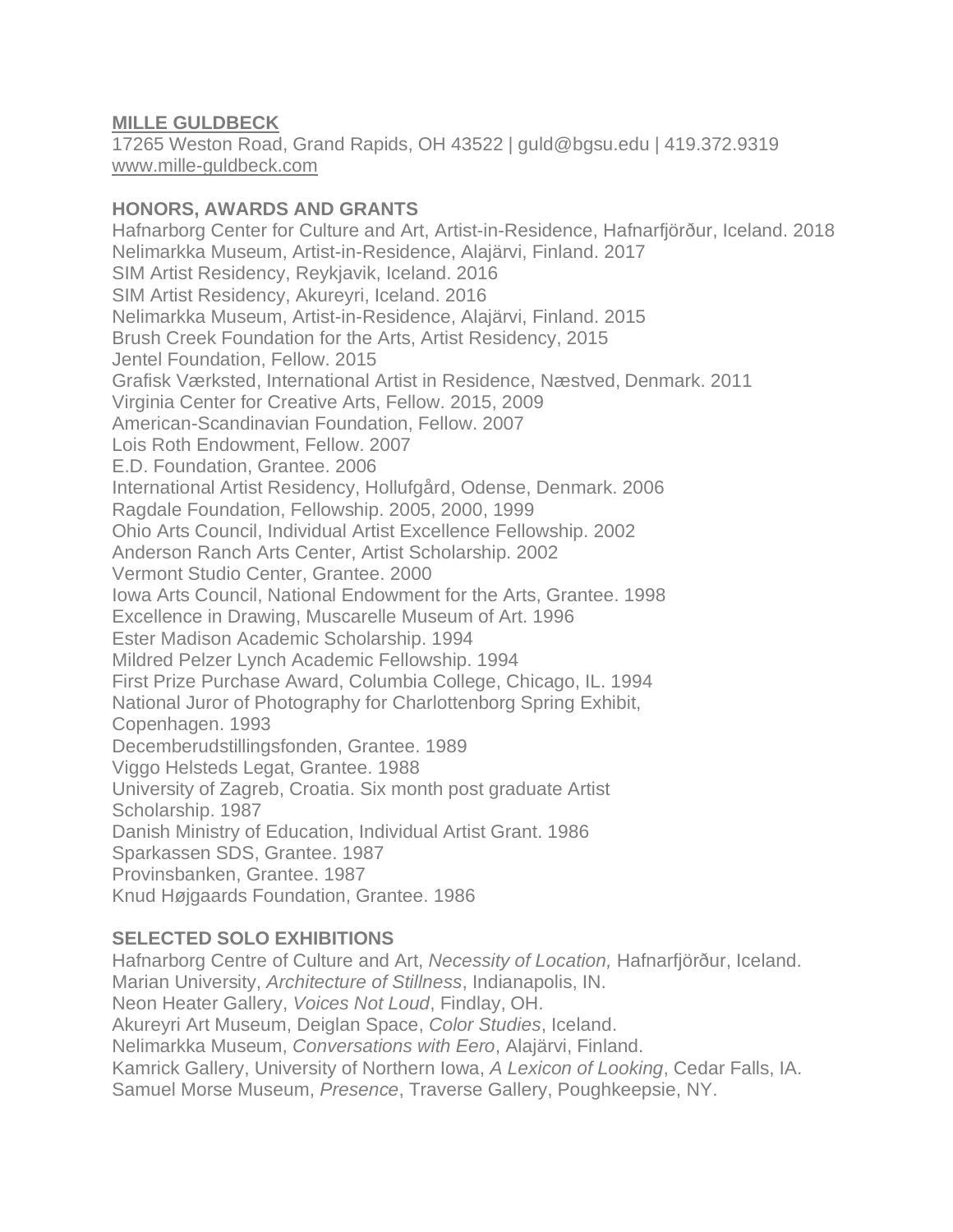Visual Art Center Gallery, *Incoherent*, Blackburn College, Carlinville, IL. Columbus Cultural Arts Center, *Technature*, Columbus, OH. Gallery 239, Chadron State College, *Distracted*, Chadron, NE. Galleri 5000, *Earthglow*, Odense, Denmark. Millikin University, *Transient*, Decatur, IL. Melanee Cooper Gallery, *Effusions*, Chicago, IL. Northern Indiana Arts Association, *Articulated Spaces*, Hammond, IN. Melanee Cooper Gallery, *Raw Pigment*, Chicago, IL. Mt. Mercy College, *Transfigurations*, Cedar Rapids, IA. Hanover College Art Gallery, *Methodical Uncertainty*, Madison, IN. Artemisia Gallery, *Bonegarden*, Chicago, IL. Xavier University, *Abstracts*, Cincinnati, OH. Wayne Center for the Arts, *Between Distances*, Wooster, OH. Tennessee Technological University, *Bonegarden*, Cookeville, TN. Columbus State Community College, Columbus, OH. Artemisia Gallery, *From Silence: Recent Paintings and Works on Paper*, Chicago, IL. Knox College, *Recent Paintings*, Galesburg, IL. CSPS/The Drawing Legion, *Gossip of Flames*, Cedar Rapids, IA. Cornell College, *Blood Memory*, Mt. Vernon, IA. McHenry County College, Crystal Lake, IL. University of Iowa, Installation Space, *Do You Have a Pain in Your Life, A Short Story about Yugoslavia*, Iowa City, IA. Kay Garvey Gallery, *Portal*, Chicago, IL. Galleri Profilen, *Maleri*, Aarhus, Denmark. Galleri Image, *The Eternal Calendar*, Aarhus, Denmark.

#### **SELECTED GROUP EXHIBITIONS**

College of the Sequoiras, *Nature/Nurture*, Visalia, CA, Curated by Amie Rangel. Attleboro Arts Museum, *On the Surface*, Attleboro, MA, Juried by Neal Walsh. Ann Arbor Art Center, *Rinse/Repeat,* Ann Arbor, MI, Juried by Marlee Grace. Christopher Gallery, Prairie State College, *Materiality*, Chicago Heights, IL, Curated by Beth Shadur. ARC Gallery, *Frayed: Fiber Beyond Craft*, Chicago, IL, Curated by Jade Yumang. Woman Made Gallery, *Speaking Abstractly*, Curated by Melanee Cooper.

SIM Gallery, *Hildur Presents the Five Hour Show*, Reykjavik, Iceland.

South Bend Museum of Art, *28th Midwestern Biennial*, South Bend, IN, Curated by Mark Rospenda.

Galleri 5000, *Jubilæumsudstillingen*, Odense, Denmark. Curated by Peter Thompsen. University of Mary Washington Galleries, *Art and Nature: Reflections*

*on the Sublime*, Fredericksburg, VA, Curated by Anne Timpano.

Janusbygningen Kunstmuseum, *2-D or Not 2-D: Danish Artists Flirt*

*with Space*, Tistrup, Denmark, curated by Bjarke Regn Svendsen

Art Galleries at Georgetown College, *Virginia Woolf and the Natural*

*World*, 20th Annual International Conference on Virginia Woolf,

Georgetown, KY. Curated by Dr. Juilee Decker.

University of Central Missouri Art Gallery, *2-D or Not 2-D: Danish*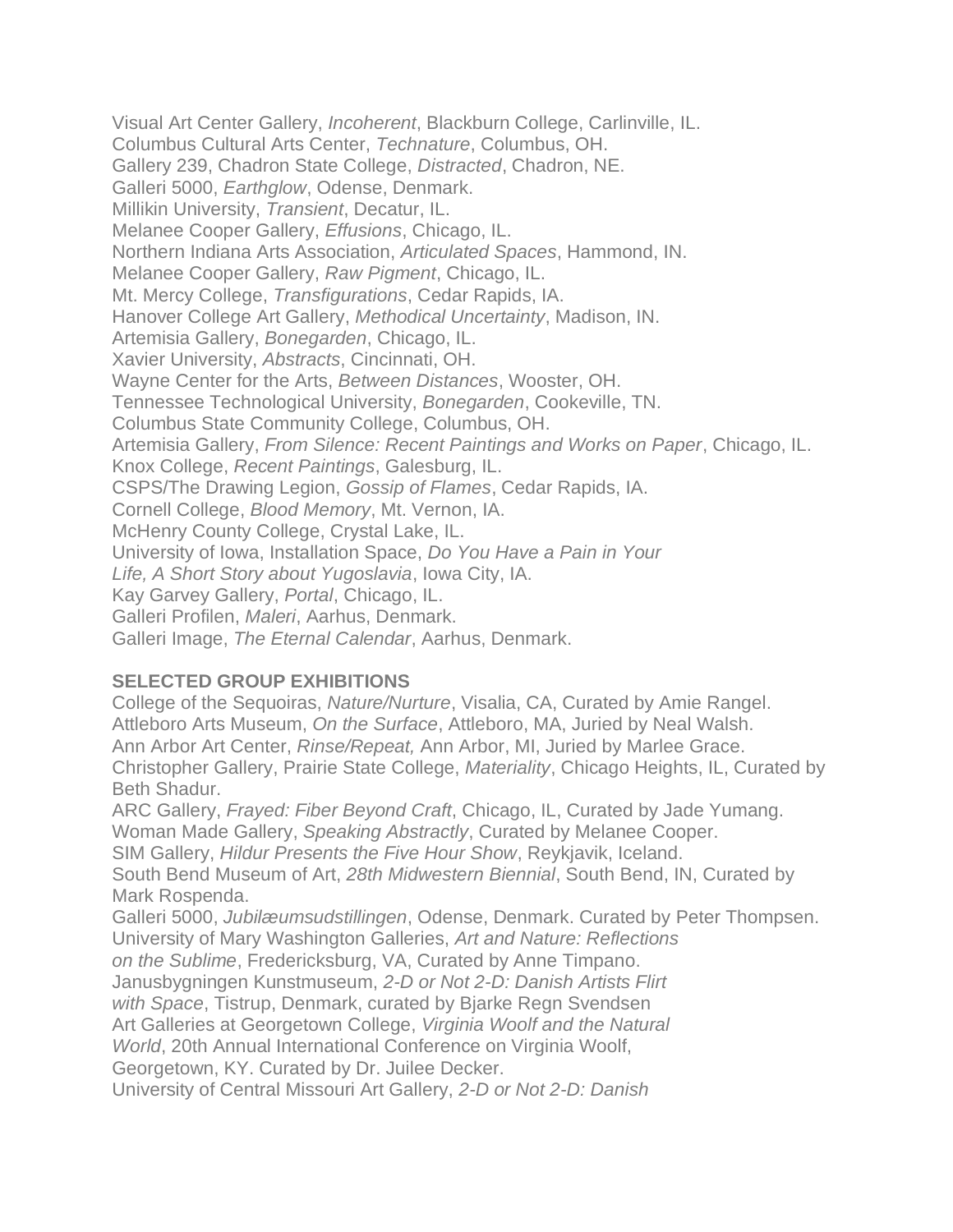*Artists Flirt with Space*. Curated by Jeremy Mikolajczak. Concept Art Gallery, Pittsburgh, PA. Galleri 5000, *Sommerudstilling*, Odense, Denmark. Curated by Peter Thompsen. Brandts Klædefabrik, Museum for Photographic Arts, *Skyggen I Skyggen*, Odense, Denmark. Curated by Finn Trane. Brandts Klædefabrik, Museum for Photographic Arts, *Gæstebudet*, Odense, Denmark Muscarelle Museum of Art, *American Drawing Biennial*, Williamsburg, VA Bonfoey Gallery, *Contemporaries 8*, Cleveland, OH Museum of Toyohashi, *Toyohashi Art Exchange*, Toyahashi, Japan, Curator: Jeffrey Grove Brattleboro Museum, *The American River*, Brattleboro, VT, Traveling Museum Exhibition, Curators: Carl Belz, Jeff Rosenheim, and Linda Simmons Traveling exhibition venues: Florence Griswold Museum, Lyme, CT; T. W. Wood Gallery, Montpelier, VT; The Philadelphia Arts Alliance, Philadelphia, PA. Cedar Rapids Museum of Art, *Iowa 2002: New Art*, Cedar Rapids, IA, Curators: Daniel Schulman and Jane Milosch Affordable Art Fair in Chelsea, NY, work represented by Spheris Gallery, NH and McGrath Galleries, NY Charlottenborg, *Fall Invitational*, Copenhagen, Denmark. Zapresic Manor, *Nije Design*, Mixed Media Installation with Art Historian Vladimir Gudac, Zagreb, Croatia.

#### **WORKS IN PERMANENT PUBLIC COLLECTIONS**

South Bend Museum of Art, South Bend, Indiana Rungstedgaard, Rungstedkyst, Denmark Bendix Capital A/S, Odense, Denmark College of Arts and Sciences, Bowling Green State University Cornell College, Mt. Vernon, Iowa Columbia College Permanent Collection of Alumni Art, Chicago, Illinois University of Iowa, Iowa City, Iowa Flexible Steel, Chicago, Illinois Den Kongelige Kobberstiksamling, Copenhagen, Denmark Royal Danish Library, Copenhagen, Denmark Royal Porcelain Factory, Copenhagen, Denmark Museum of Photographic Arts, Brandts Klædefabrik, Odense, Denmark Bank of the Provinces (Provinsbanken), Copenhagen, Denmark Esbjerg Art Circle, Esbjerg, Denmark Danish National Broadcasting Company, Copenhagen, Denmark Århus Communal Hospital, Århus, Denmark Purup Graphics Publishing House, Lystrup, Denmark

# **TEACHING AND ACADEMIC APPOINTMENTS**

Full Professor of Painting, 2010-present Graduate Coordinator/Associate Professor of Painting Bowling Green State University, 2004-06, 2008-10 Assistant Professor/Area Head of Painting